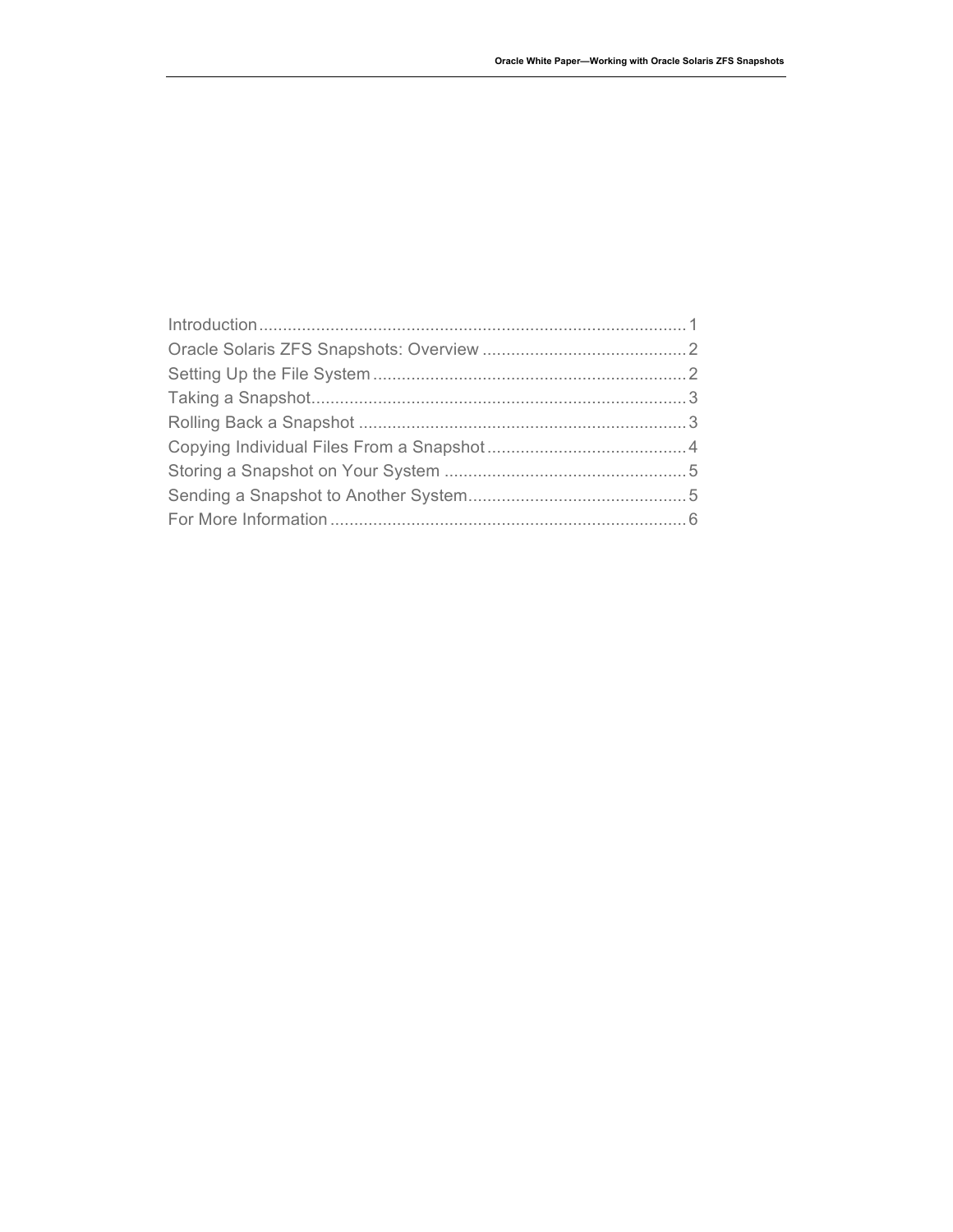**1**

# Introduction

This guide is intended to show a new user the capabilities of the snapshot feature of Oracle® Solaris ZFS. It describes the steps necessary to set up an Oracle Solaris ZFS file system, as well as how to create snapshots, use them for backup and restore purposes, and migrate them between systems. After reading this guide, the user will have a basic understanding of how snapshots can be integrated into system administration procedures.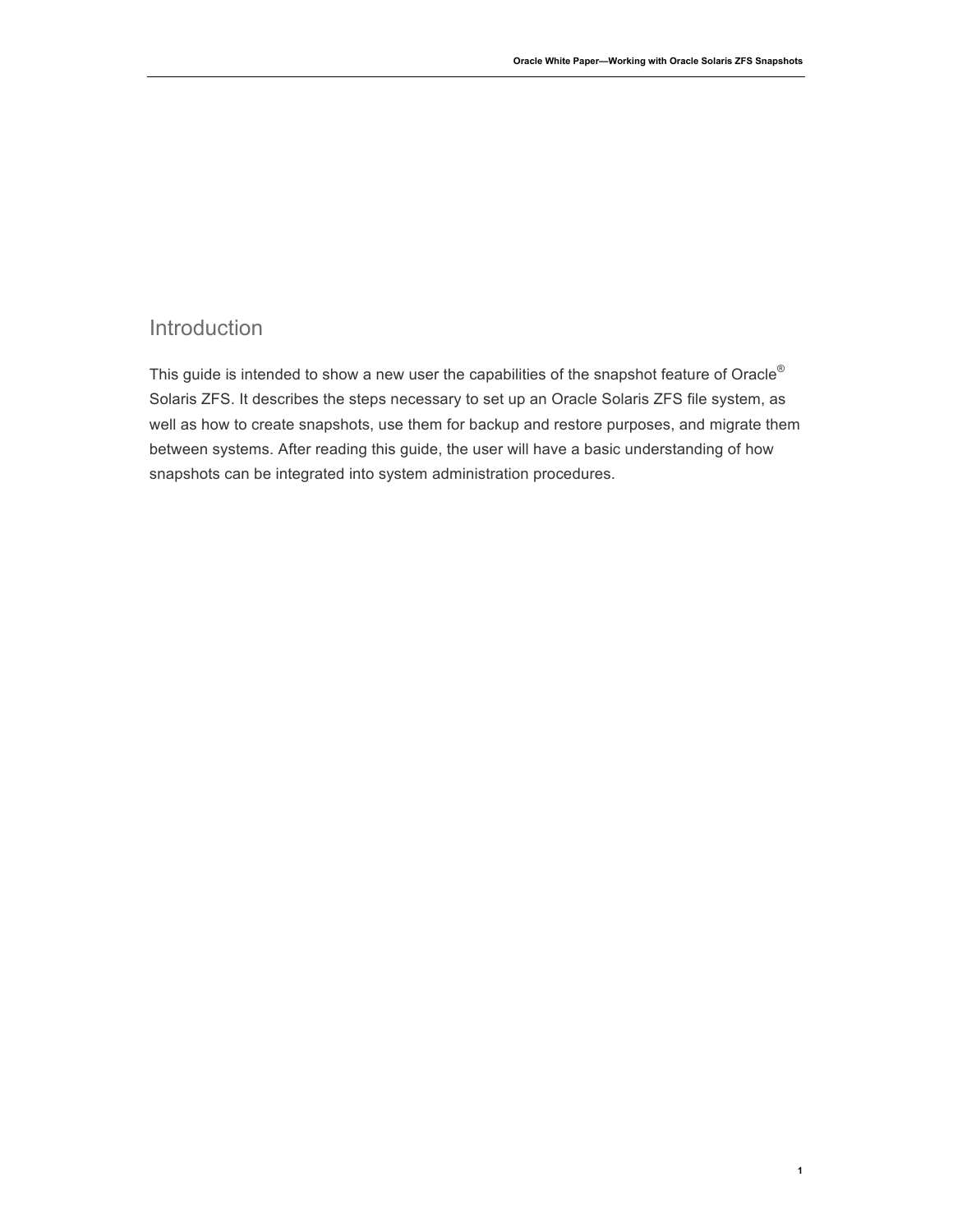## Oracle Solaris ZFS Snapshots: Overview

An Oracle Solaris ZFS snapshot is a read-only copy of an Oracle Solaris ZFS file system or volume. Snapshots can be created almost instantly and initially consume no additional disk space within the pool. Snapshots are a valuable tool for system administrators needing to perform backups and other users needing to save the state of a file system at a particular point in time and possibly recreate it later on the same or another machine. It is also possible to extract individual files from a snapshot. These tasks can be performed with Oracle Solaris ZFS without the need for additional software. In this short guide, we take a look at the simple command syntax necessary to achieve these tasks.

## Setting Up the File System

The following steps explain how to set up the file system.

1. First, we create a pool (which we call *pool* ) and display it.

```
# zpool create -f pool c0d0s5
# zpool list
NAME SIZE USED AVAIL CAP HEALTH ALTROOT
pool 3.11G 75K 3.11G 0% ONLINE -
```
2. Then we create a file system (called *filesystem*) in our pool and confirm that we have done so.

```
# zfs create pool/filesystem
# zfs list
NAME USED AVAIL REFER MOUNTPOINT
pool 97.5K 3.06G 18K /pool
pool/filesystem 18K 3.06G 18K /pool/filesystem
```
3. Now to illustrate our example we fill the file system with some data.

```
# cd /platform
# du -h -s .
261M .
# find . -print | cpio -pd /pool/filesystem
536032 blocks
# zfs list
NAME USED AVAIL REFER MOUNTPOINT
pool 206M 2.86G 19K /pool
pool/filesystem 206M 2.86G 206M /pool/filesystem
```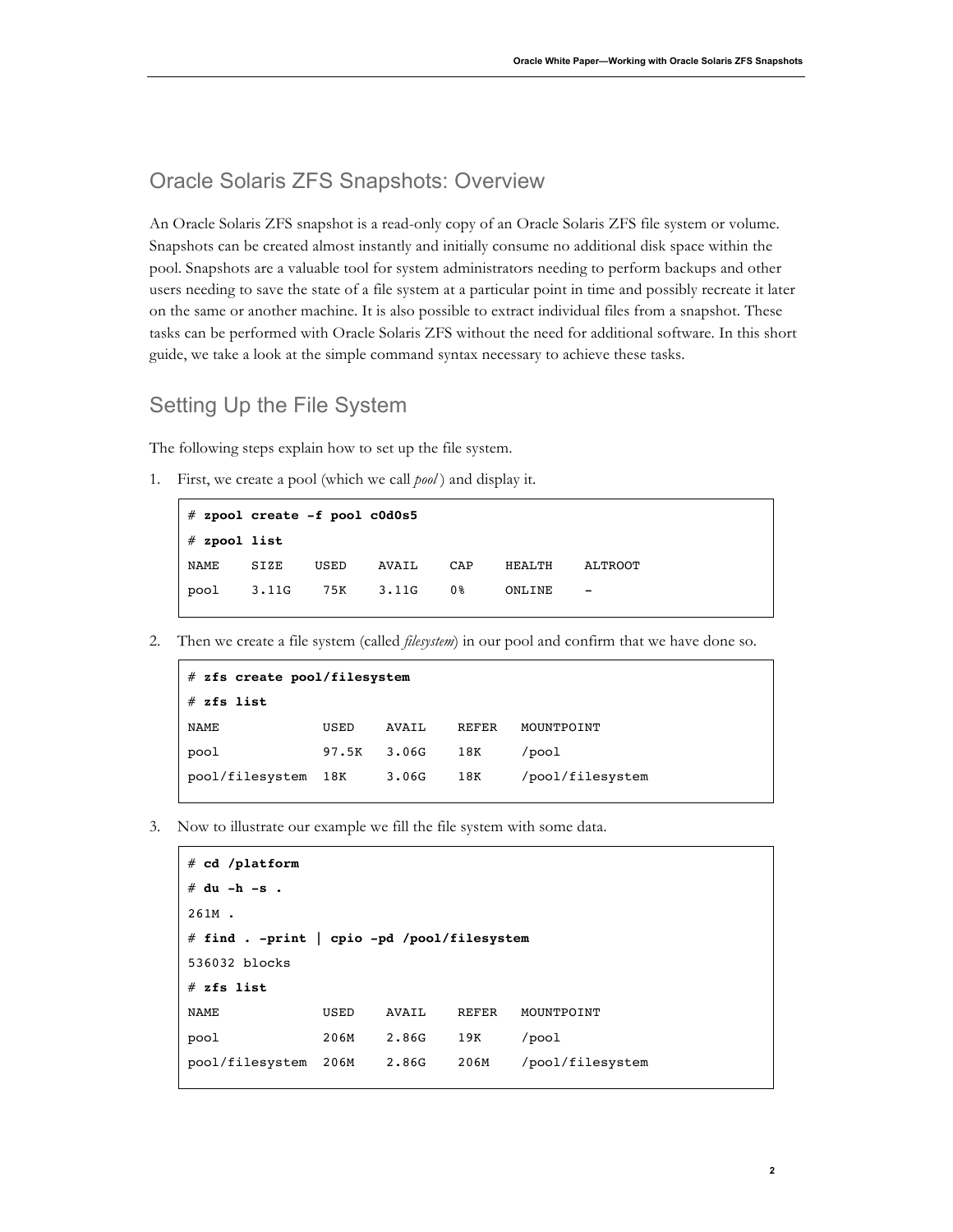We are now ready to start working with snapshots.

## Taking a Snapshot

1. Snapshots are named with the syntax *pool/fs@something*, where *something* can be a fairly arbitrary name, but ideally one that means something to the creator.



2. The snapshot is then visible using the *zfs list* command.

| zfs list<br>#              |      |       |              |                  |
|----------------------------|------|-------|--------------|------------------|
| zfs list<br>#              |      |       |              |                  |
| NAME                       | USED | AVAIL | <b>REFER</b> | MOUNTPOINT       |
| pool                       | 262M | 2.81G | 19K          | /pool            |
| pool/filesystem            | 262M | 2.81G | 262M         | /pool/filesystem |
| pool/filesystem@thursday 0 |      | -     | 262M         | -                |

3. However, the snapshot does not appear as a file system when using the *df* command. The reason it is hidden from normal Oracle Solaris utilities, such as *ls*, *tar*, *cpio*, and others, is to prevent the snapshot from appearing in backups.

| $# df - h$           |      |      |       |     |                  |
|----------------------|------|------|-------|-----|------------------|
| Filesystem           | SIZE | USED | AVAIL | CAP | MOUNTED ON       |
| pool                 | 3.1G | 19K  | 2.8G  | 18  | /pool            |
| pool/filesystem 3.1G |      | 262M | 2.8G  | 98  | /pool/filesystem |

# Rolling Back a Snapshot

1. Our snapshot can now be used as a recovery mechanism. First, we "accidentally" delete all the files in our file system. We see that the files have been removed and the size of the data reported for our file system has decreased appropriately.

```
# cd /pool/filesystem
# ls
i86hvm i86pc i86xpv
# rm -rf *
# ls
# df -h /pool/filesystem
Filesystem SIZE USED AVAIL CAP MOUNTED ON
pool/filesystem 3.1G 18K 2.8G 1% /pool/filesystem
```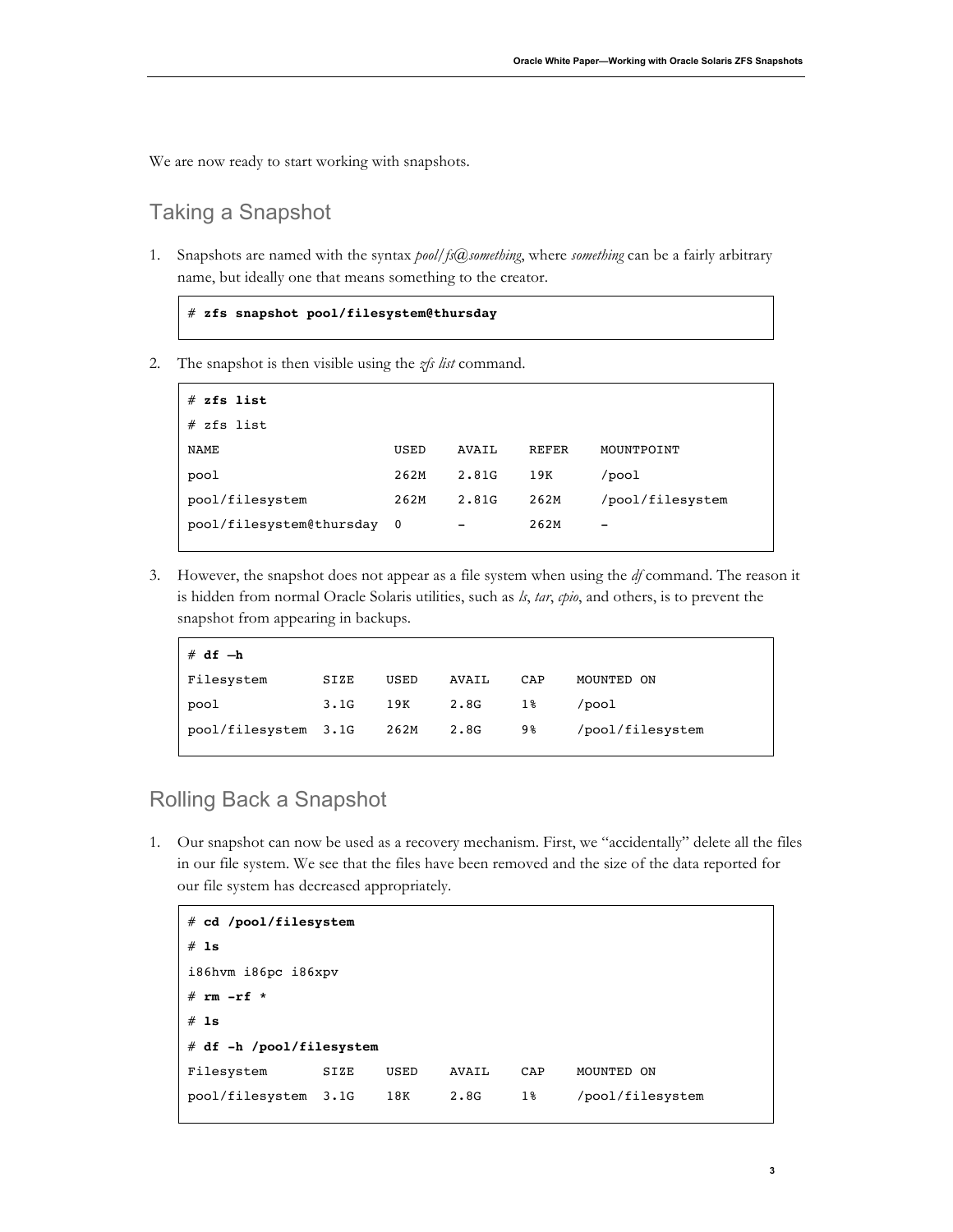**4**

2. Rolling back the snapshot to restore all our missing files is trivial. We can see that the files have been returned and the space consumed again.

| $#$ zfs list                            |      |       |       |                  |
|-----------------------------------------|------|-------|-------|------------------|
| NAME                                    | USED | AVAIL | REFER | MOUNTPOINT       |
| pool                                    | 262M | 2.81G | 19K   | $/$ pool         |
| pool/filesystem                         | 262M | 2.81G | 18K   | /pool/filesystem |
| pool/filesystem@thursday 262M           |      |       | 262M  |                  |
| # zfs rollback pool/filesystem@thursday |      |       |       |                  |
| $#$ cd /pool/filesystem                 |      |       |       |                  |
| $#$ 1s                                  |      |       |       |                  |
| i86hvm i86pc i86xpv                     |      |       |       |                  |
| # df -h /pool/filesystem                |      |       |       |                  |
| Filesystem<br>SIZE                      | USED | AVAIL | CAP   | MOUNTED ON       |
| pool/filesystem<br>3.1G                 | 262M | 2.8G  | 9%    | /pool/filesystem |

# Copying Individual Files From a Snapshot

It is possible to copy individual files from a snapshot by changing into the hidden *.zfs* directory of the pool that has been snapped.

```
# cd /pool
# ls -la
total 8
drwxr-xr-x 3 root root 3 Sep 11 15:33 .
drwxr-xr-x 23 root root 512 Sep 11 15:30 ..
drwxr-xr-x 2 root root 2 Sep 11 17:23 filesystem
# cd filesystem
# ls -la
total 6
drwxr-xr-x 2 root root 2 Sep 11 17:23 .
drwxr-xr-x 3 root root 3 Sep 11 15:33 ..
# cd .zfs
# ls
snapshot
# cd snapshot
# ls
thursday
# cd thursday
# ls
i86hvm i86pc i86xpv
```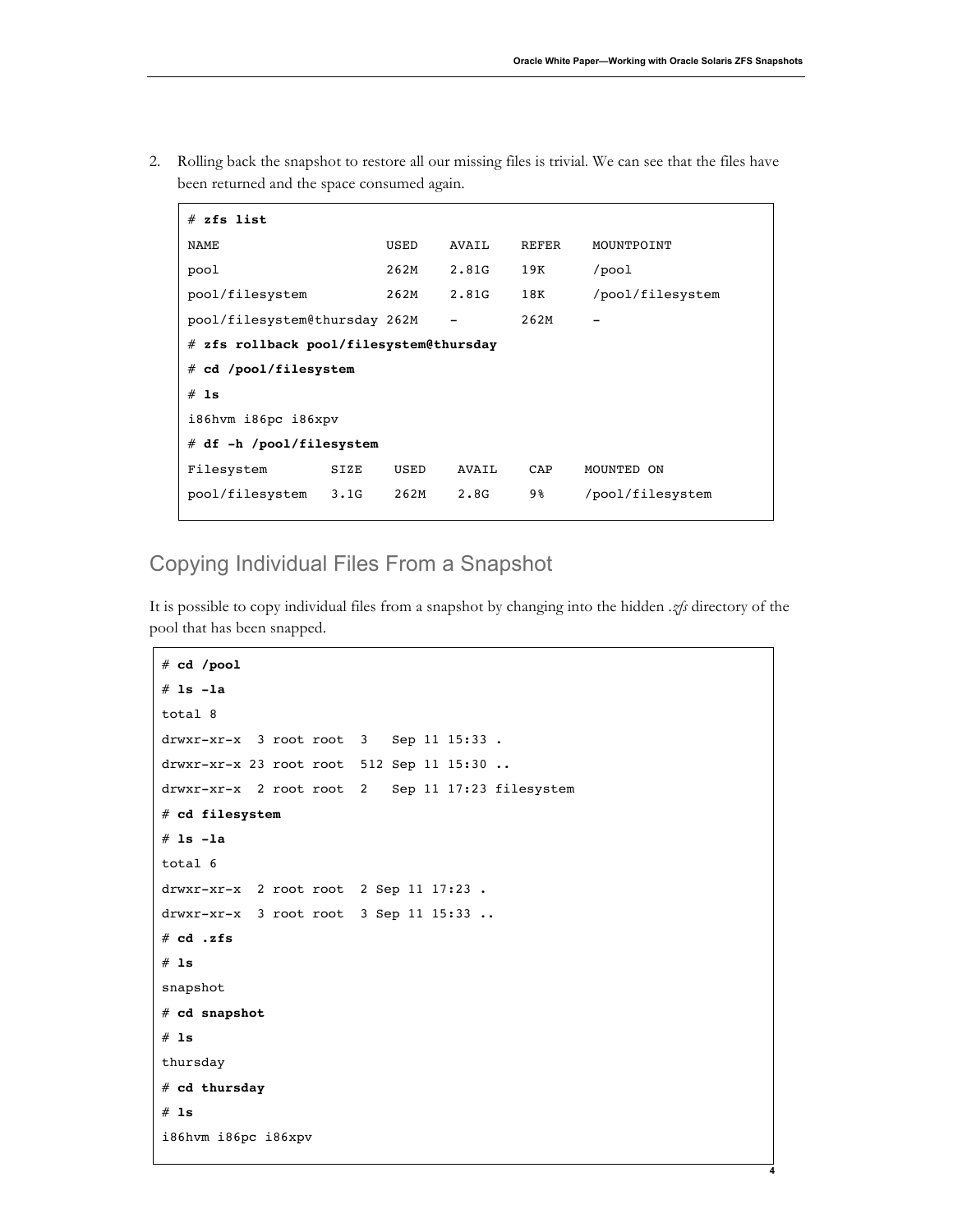#### Storing a Snapshot on Your System

Storing snapshots on your system is a good practice for short-term storage as long as the snapshots are recreated regularly as data changes or the Oracle Solaris operating system is upgraded. Consider using an enterprise backup solution to save important data for long-term storage.

In the following sequence of commands, we send the snapshot into a file and then compress it. It can then be retrieved from the file when required. This is also shown.

```
# zfs send pool/filesystem@thursday > /var/tmp/thursday.snap
# gzip -9 -v /var/tmp/thursday.snap
# zfs create pool/thursday
# gzip -d -c /var/tmp/thursday.snap.gz | zfs receive -F pool/thursday
```
## Sending a Snapshot to Another System

You can send the snapshot to another system and install it there as a usable file system.

1. First, create a pool to receive the snapshot on the target system.

```
otherhost# zpool create -f otherpool c0d0s7
otherhost# zpool list
NAME SIZE USED AVAIL CAP HEALTH ALTROOT
otherpool 6.22G 75K 6.22G 0% ONLINE -
```
2. Then *send* the snapshot over the network and receive it into the pool using a combination of the *zfs send* and *zfs receive* commands and a network pipe.

```
# zfs send pool/filesystem@thursday | ssh otherhost "/usr/sbin/zfs 
  receive otherpool/myfs"
```
3. The received snapshot is then visible in the pool on the other host.

| otherhost# zfs list       |      |                          |              |                 |
|---------------------------|------|--------------------------|--------------|-----------------|
| NAME                      | USED | AVATT.                   | <b>REFER</b> | MOUNTPOINT      |
| otherpool                 | 262M | 5.87G                    | 19K          | /otherpool      |
| otherpool/myfs            | 262M | 5.87G                    | 262M         | /otherpool/myfs |
| otherpool/myfs@thursday 0 |      | $\overline{\phantom{0}}$ | 262M         | -               |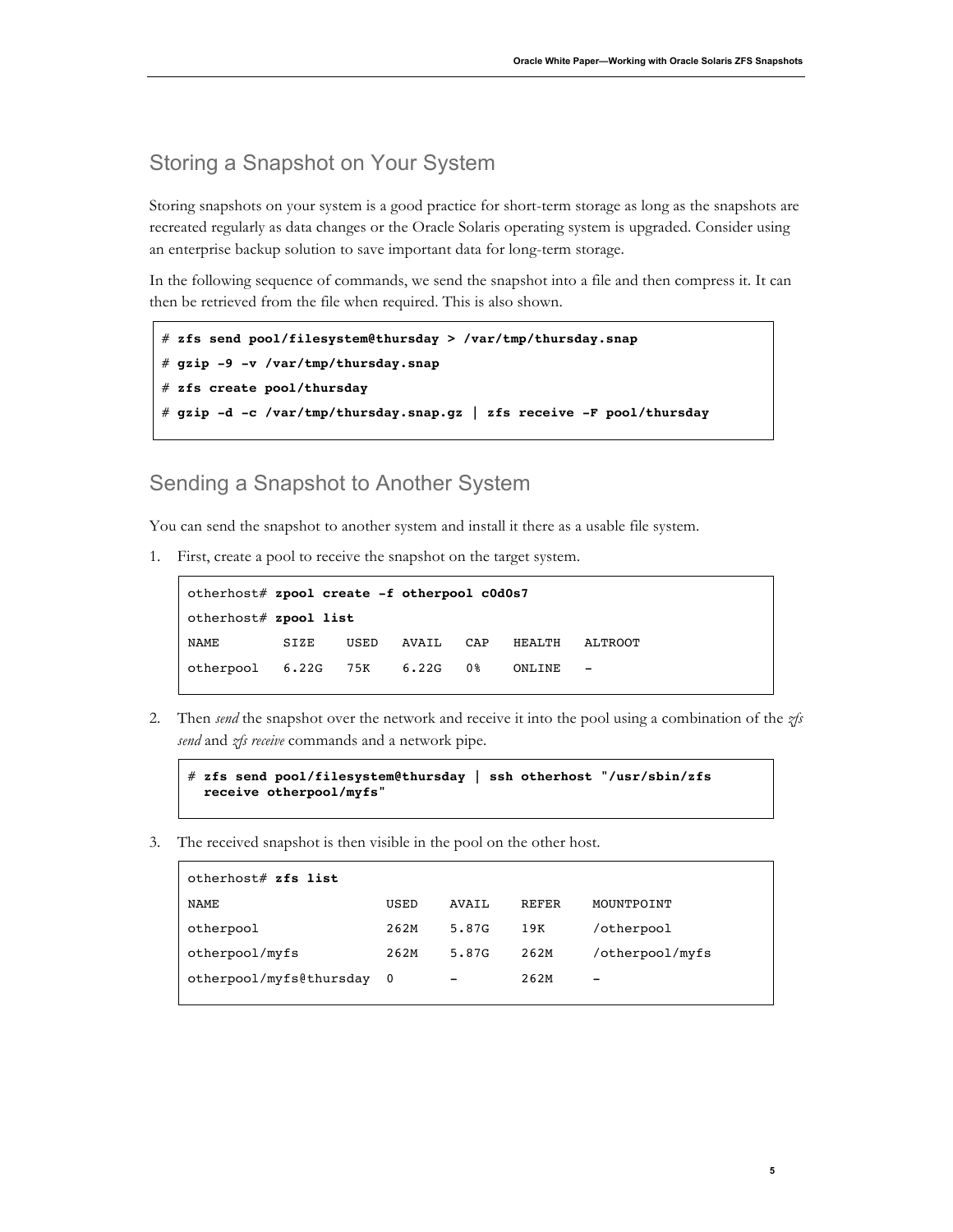**6**

# For More Information

There is more to the use of Oracle Solaris ZFS snapshots that we have not covered in this brief treatment. More comprehensive coverage of Oracle Solaris ZFS snapshots and clones, a related concept, are covered in the *Solaris Oracle Solaris ZFS Administration Guide* at *Chapter 7: Working With Oracle Solaris ZFS Snapshots and Clones* at http://docs.sun.com/app/docs/doc/819-5461. The Oracle Solaris ZFS manual is at http://docs.sun.com. Other sources of information are collected in Table 1.

#### **TABLE 1. WEB RESOURCES**

| The man pages for Oracle Solaris ZFS                                                                      | http://docs.sun.com/app/docs/doc/819-2240/zfs-1m<br>http://docs.sun.com/app/docs/doc/819-2240/zpool-1m |
|-----------------------------------------------------------------------------------------------------------|--------------------------------------------------------------------------------------------------------|
| Oracle Solaris ZFS                                                                                        | http://www.oracle.com/us/products/servers-storage/storage/storage-<br>software/031857 htm              |
| Oracle Solaris ZFS Wiki                                                                                   | http://www.solarisinternals.com//wiki/index.php?title=Category:Oracle<br>Solaris 7FS                   |
| OpenSolaris Oracle Solaris ZFS Community<br>(The OpenSolaris Oracle Solaris ZFS manual<br>is found here.) | http://www.opensolaris.org/os/community/zfs/                                                           |
| Opensolaris Mail Alias Archive                                                                            | http://www.opensolaris.org/jive/forum.jspa?forumID=80                                                  |
| OpenSolaris advocacy group presentations                                                                  | http://www.opensolaris.org/os/community/advocacy/os-presentations/                                     |
| Search for Oracle Solaris ZFS                                                                             | http://blogs.sun.com                                                                                   |